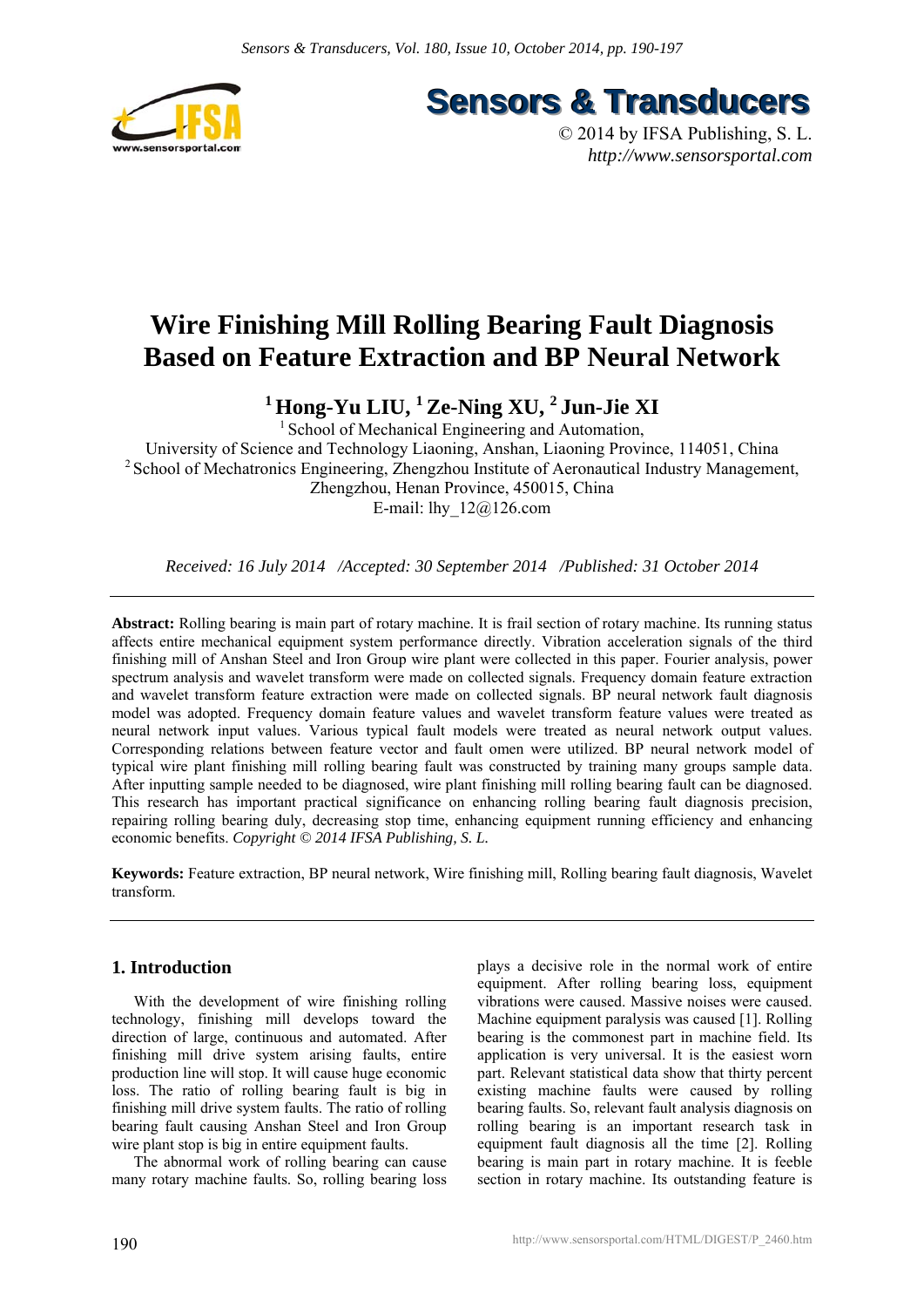big life discreteness. The life difference is big within a batch rolling bearings with same material, processing technique and equipment. Rolling bearing running status affects entire mechanical equipment system performance directly. Suitable quantities rolling bearings were all equipped with modern industrial equipment. Generally speaking, rolling bearing is the most accurate part in machine. Many rolling bearings in industry field lose efficacy because of abrasion. So, detecting rolling bearing early symptom and estimating fault severity extent are very important [3].

The method of combining feature extraction and BP neural network was adopted on Anshan Steel and Iron Group wire plant finishing mill rolling bearing fault diagnosis.

## **2. Frequency Domain Feature Extraction and Wavelet Transform Feature Extraction of Rolling Bearing**

#### **2.1. Finishing Mill Vibration Signal Collection**

Various anomalies and losses were caused during rolling bearing work. Most faults will aggravate rolling bearing vibration. So, vibration signal becomes main information on rolling bearing fault diagnosis. There are many methods on rolling bearing fault diagnosis currently. Vibration diagnosis method was discussed in this paper mainly.

The influences on rolling bearing vibration information caused by different fault type are different. So, rolling bearing fault status can be obtained by detecting vibration information [4]. In the periodical detection of Anshan Steel and Iron Group wire plant, vibration acceleration signals of the third finishing mill drive device were regarded as research object. Acceleration sensors were adopted on collecting relative vibration acceleration signals. Sampling frequency is 1280 Hz. Anshan Steel Iron and Steel Group wire plant finishing mills is shown as Fig. 1. Collection channel is shown as Fig. 2. The third finishing mill drive device is shown as Fig. 3.



**Fig. 1.** Anshan Steel and Iron Group wire plant finishing mills.



**Fig. 2.** Collection channel.



**Fig. 3.** The third finishing mill drive device.

Four kinds of fault feature frequencies of six running rolling bearings in the third finishing mill drive device is shown as Table 1. Four kinds of faults of six rolling bearings are inner ring roller path fault, outer ring roller path fault, rolling element fault and retainer fault separately. Axis rotation frequency of rolling bearing 1 and rolling bearing 2 is 78.0 Hz. Axis rotation frequency of rolling bearing 3 and rolling bearing 4 is 30.9 Hz. Axis rotation frequency of rolling bearing 5 and rolling bearing 6 is 26.6 Hz.

Table 1. Four kinds of fault feature frequencies of six running rolling bearings.

| <b>Rolling</b><br>number | <b>Inner</b><br>ring<br>roller<br>path<br>fault<br>(Hz) | <b>Outer</b><br>ring<br>roller<br>path<br>fault<br>(Hz) | <b>Rolling</b><br>element<br>fault<br>(Hz) | <b>Retainer</b><br>fault<br>(Hz) |
|--------------------------|---------------------------------------------------------|---------------------------------------------------------|--------------------------------------------|----------------------------------|
| 1                        | 313.2                                                   | 242.2                                                   | 238.7                                      | 13.5                             |
| 2                        | 158.0                                                   | 107.4                                                   | 115.8                                      | 10.7                             |
| 3                        | 201.5                                                   | 137.9                                                   | 121.7                                      | 12.6                             |
| 4                        | 226.1                                                   | 144.2                                                   | 132.9                                      | 12.4                             |
| 5                        | 795.9                                                   | 608.5                                                   | 574.8                                      | 33.9                             |
| 6                        | 863.6                                                   | 695.9                                                   | 623.4                                      | 34.8                             |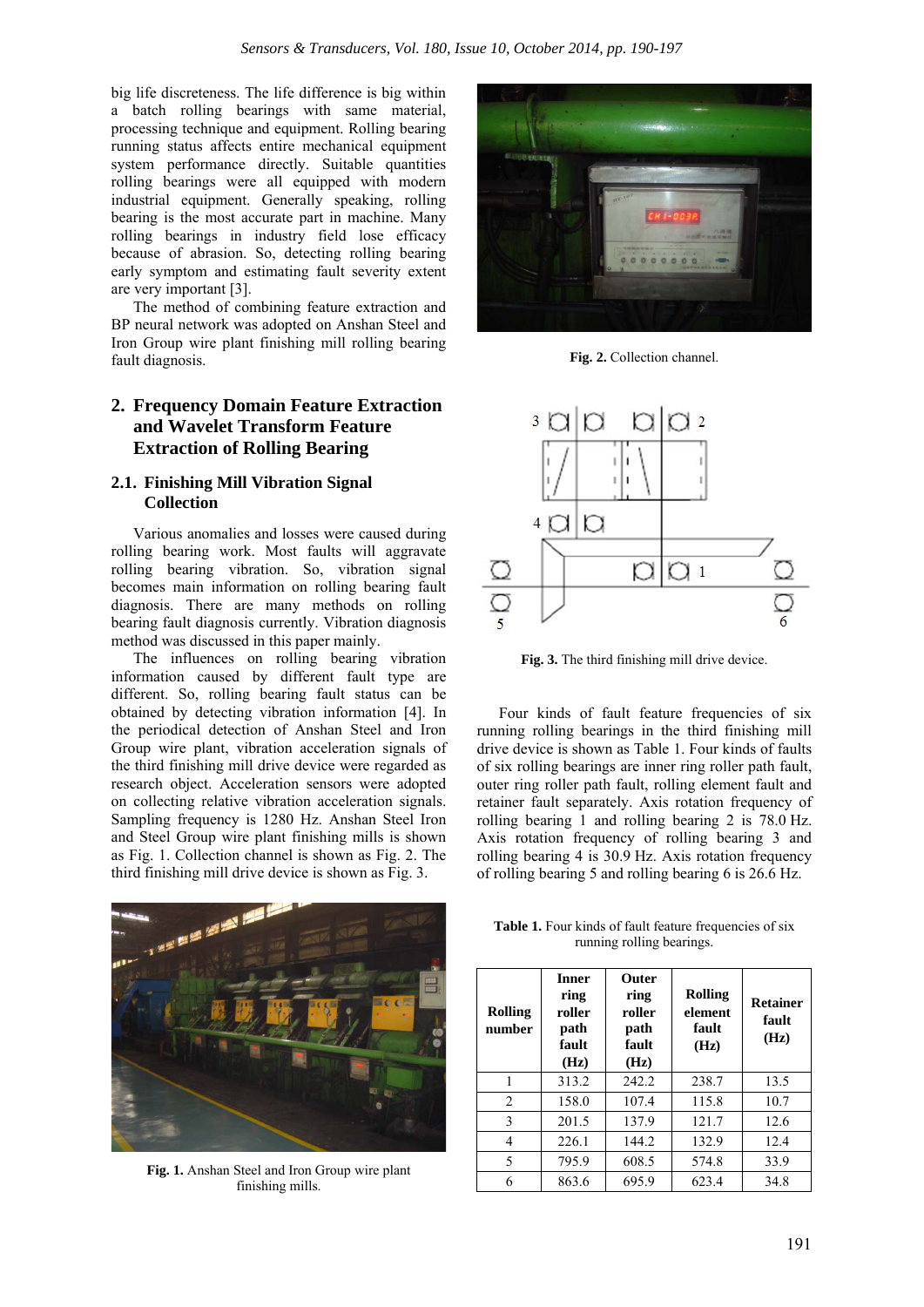#### **2.2. Frequency Domain Analysis Frequency Domain Feature Extraction of Finishing Mill Vibration Signal**

Collected vibration acceleration signals of the third finishing mill drive device is shown as Fig. 4. Fourier analysis and power spectrum analysis were made on relative signals. Fourier analysis of collected vibration acceleration signals is shown as Fig. 5.

Power spectrum analysis of collected vibration acceleration signals is shown as Fig. 6. Relative frequency spectrum feature values on feature frequency were extracted.

Frequency spectrum feature value on feature frequency of Fourier analysis is shown as Fig. 7. Frequency spectrum feature value on feature frequency of power spectrum analysis is shown as Fig. 8.



**Fig. 4.** Collected vibration acceleration signals of the third finishing mill drive device.



**Fig. 5.** Fourier analysis of collected vibration acceleration signals.



**Fig. 6.** Power spectrum analysis of collected vibration acceleration signals.



**Fig. 7.** Frequency spectrum feature value on feature frequency of Fourier analysis.



Fig. 8. Frequency spectrum feature value on feature frequency of power spectrum analysis.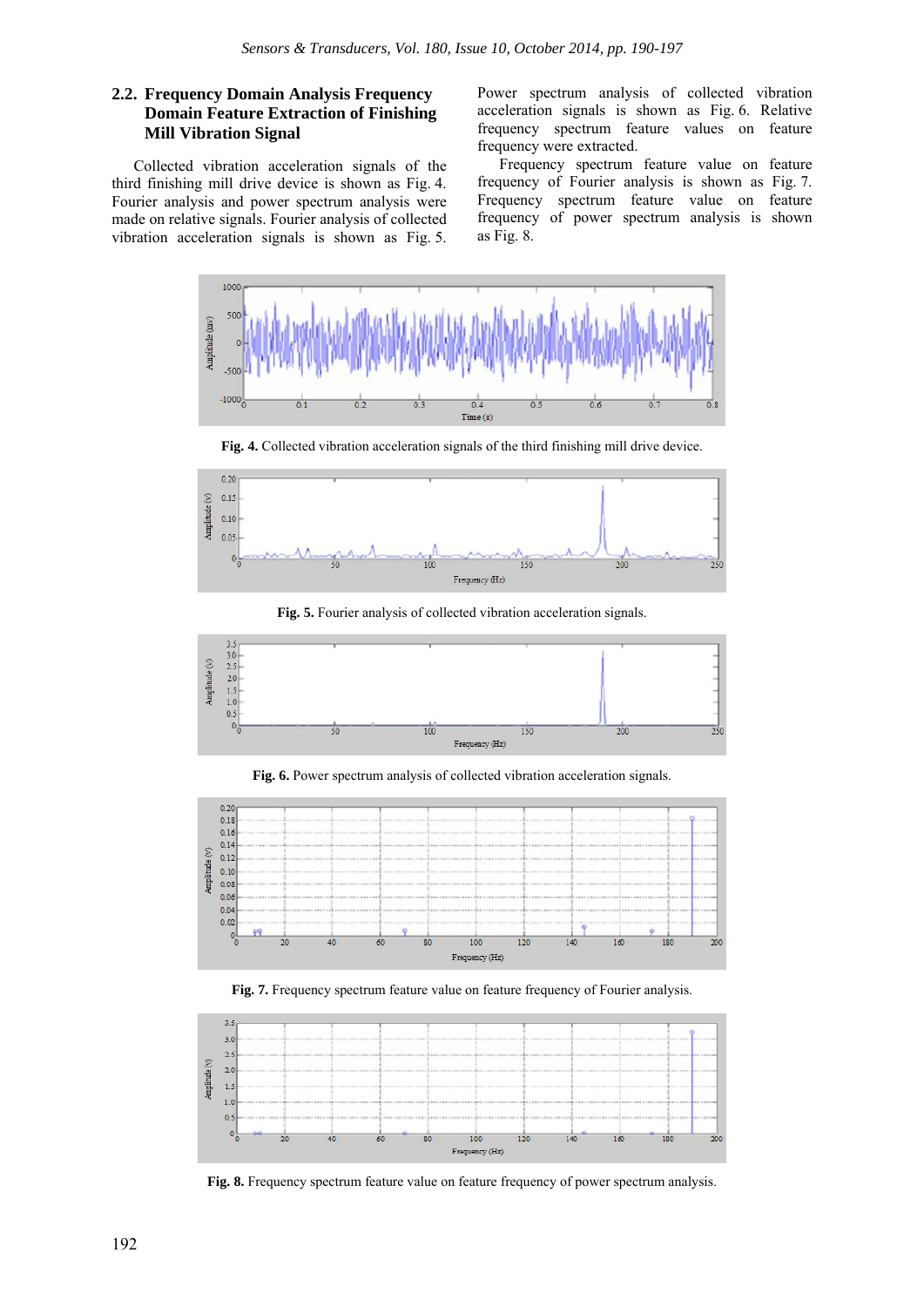Fig. 7 and Fig. 8 show that the most typical frequency of vibration signal is 190 Hz. The feature value related to the most typical frequency is maximal. Above frequency relates and approaches rolling bearing 3 inner ring roller path fault 201.5 Hz in Table 1. So, the fault type related to vibration signal was judged as rolling bearing 3 inner ring roller path fault. The feature values extracted from Fourier analysis and power spectrum analysis were treated as input that is training sample data of BP neural network model.

#### **2.3. Wavelet Transform and Relative Feature Extraction of Finishing Mill Vibration Signal**

At present wavelet analysis method is the most effective method on rolling bearing status monitoring and fault diagnosis. It has good localization feature on time domain and frequency domain. It can peel and resolve vibration signal at different extent. Different scale detail signals and outline information can be obtained. It benefits to distinguish fault features and relative interference signals [5]. Wavelet transform as a time and frequency analysis method has multiresolution feature. It has the capability of representing local signal feature on time domain and frequency domain. It has been described as math microscope [6]. It is the development and continuation of Fourier transformation thought method. It has good time and frequency analysis feature. It suits nonstationary signal treatment especially. Wavelet transform provides good technical support for feature extraction of rolling bearing fault diagnosis.

After signal orthogonality wavelet transform, every layer coefficient corresponds to some section frequency component of original signal. The sum of every layer high frequency coefficient energy and N layers low frequency coefficient energy is equal to original signal energy. Original signal energy is unchanged with wavelet decomposition from start to finish. When system fault occurrence, relative change of energy space distribution will take place between fault system output signal and normal system output signal. Energy change of respective output signal frequency component represents damage extent of some mechanical equipment components. Based on this point, rolling bearing faults were diagnosed by utilizing respective frequency component energy change.

Wavelet transform was made on the collected vibration signals of the third finishing mill drive device. Five layers wavelet decomposition were made on relative vibration signals. Six wavelet decomposition coefficients were obtained. They are a5, d5, d4, d3, d2 and d1 respectively. Six wavelet decomposition coefficients and relative frequency ranges are shown as Table 2. Restructuring graph of respective layer wavelet decomposition coefficients is shown as Fig. 9. Vibration signal energy distribution graph of respective layer wavelet decomposition coefficients is shown as Fig. 10.

Fig. 10 shows that within relative frequency range of wavelet decomposition coefficient d2 vibration signal energy amplitude is maximal. It can be checked from Table 2 that relative frequency range of wavelet decomposition coefficient d2 is from 160 Hz to 320 Hz. Above frequency relates and approaches rolling bearing 3 inner ring roller path fault 201.5 Hz in Table 1. So, the fault type related to vibration signal was judged as rolling bearing 3 inner ring roller path fault. The feature values extracted from wavelet transform were treated as input that is training sample data of BP Neural Network model.



**Fig. 9.** Restructuring graph of respective layer wavelet decomposition coefficients.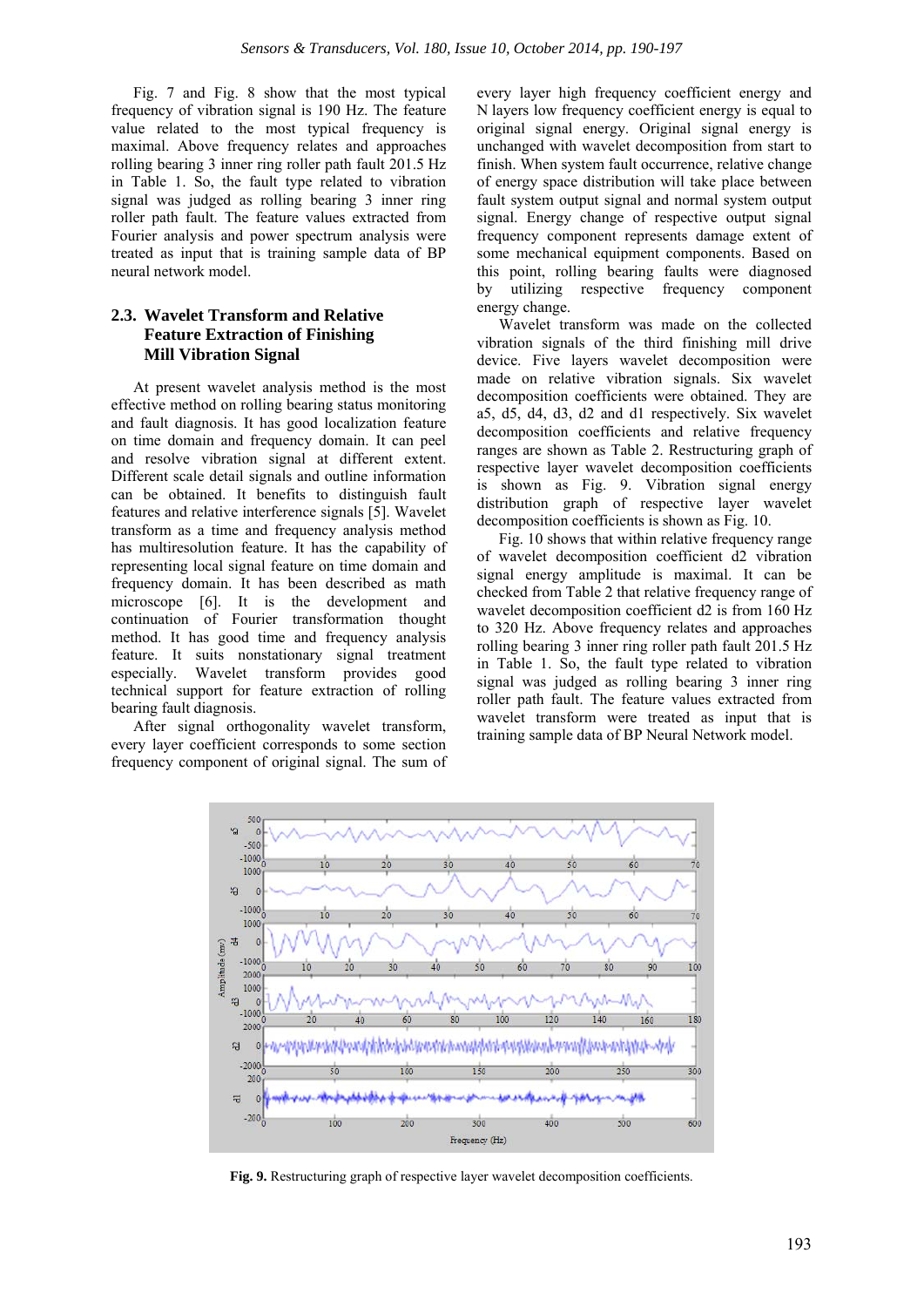

**Fig. 10.** Vibration signal energy distribution graph of respective layer wavelet decomposition coefficients.

**Table 2.** Six wavelet decomposition coefficients and relative frequency ranges.

| <b>Wavelet decomposition</b><br>coefficients | <b>Frequency ranges</b><br>(Hz) |
|----------------------------------------------|---------------------------------|
| a5                                           | $0 - 20$                        |
| d <sub>5</sub>                               | $20 - 40$                       |
| d4                                           | 40-80                           |
| d3                                           | 80-160                          |
| d2                                           | 160-320                         |
|                                              | 320-640                         |

According to diagnosis results of Fig. 5, Fig. 6 and Fig. 10, rolling bearing 3 was checked by spot maintainer. Rolling bearing 3 is shown as Fig. 11. Actual condition is that inner ring roller path of rolling bearing 3 was worn badly. Rolling bearing 3 with bad inner ring roller path abrasion is shown as Fig. 12.



**Fig. 11.** Rolling bearing 3.



**Fig. 12.** Rolling bearing 3 with bad inner ring roller path abrasion.

# **3. The Construction and Application of BP Neural Network Model of Rolling Bearing**

Neural network is a very large scale continuation time power system with high nonlinearity. It has the features of nonlinear mapping, quickly parallel distribution processing, autonomic organization, autonomic study and robustness. It was applied on nonlinear control and fault diagnosis. Artificial neural network was abbreviated named as neural network. It is a hot interdiscipline developed in recent years. Applying neural network technology to solve various practical problems was concerned highly and widely. It has the functions of complicated multimodal treatment, association, supposition and memory. It is suit for fault diagnosis system specially. Neural network is a kind of intelligent method with the advantages of strong nonlinear mapping, autonomic study, autonomic organization and autonomic adaptability. It is suit for fault diagnosis rolling bearing specially [7]. Neural network is a new intelligent information calculation treatment system. It can imitate human brain information, associate, remember and obtain entire information from partial information. Although system was disturbed in some extent with big feature information change, neural network can also distinguish and dispose information with optimized work status. It has important significance on on-line real time monitoring and diagnosis of system. It can train satisfied sample requirement decision region under the conditions of big data, incomplete data and noise data.

Multilevel perceptron network with BP algorithm was abbreviated named as BP neural network. It is a kind of artificial neural network with the broadest application. It has important application on various subject areas. BP algorithm applied by multilevel perceptron neural network is a kind of study algorithm wit instructor [8]. The study process of BP algorithm contains forward propagation and backward propagation. In forward propagation process, after hidden layer neures treatment, input model was transferred from input layer to output layer. Every layer neures status only affects next layer neures status. If expected output can not be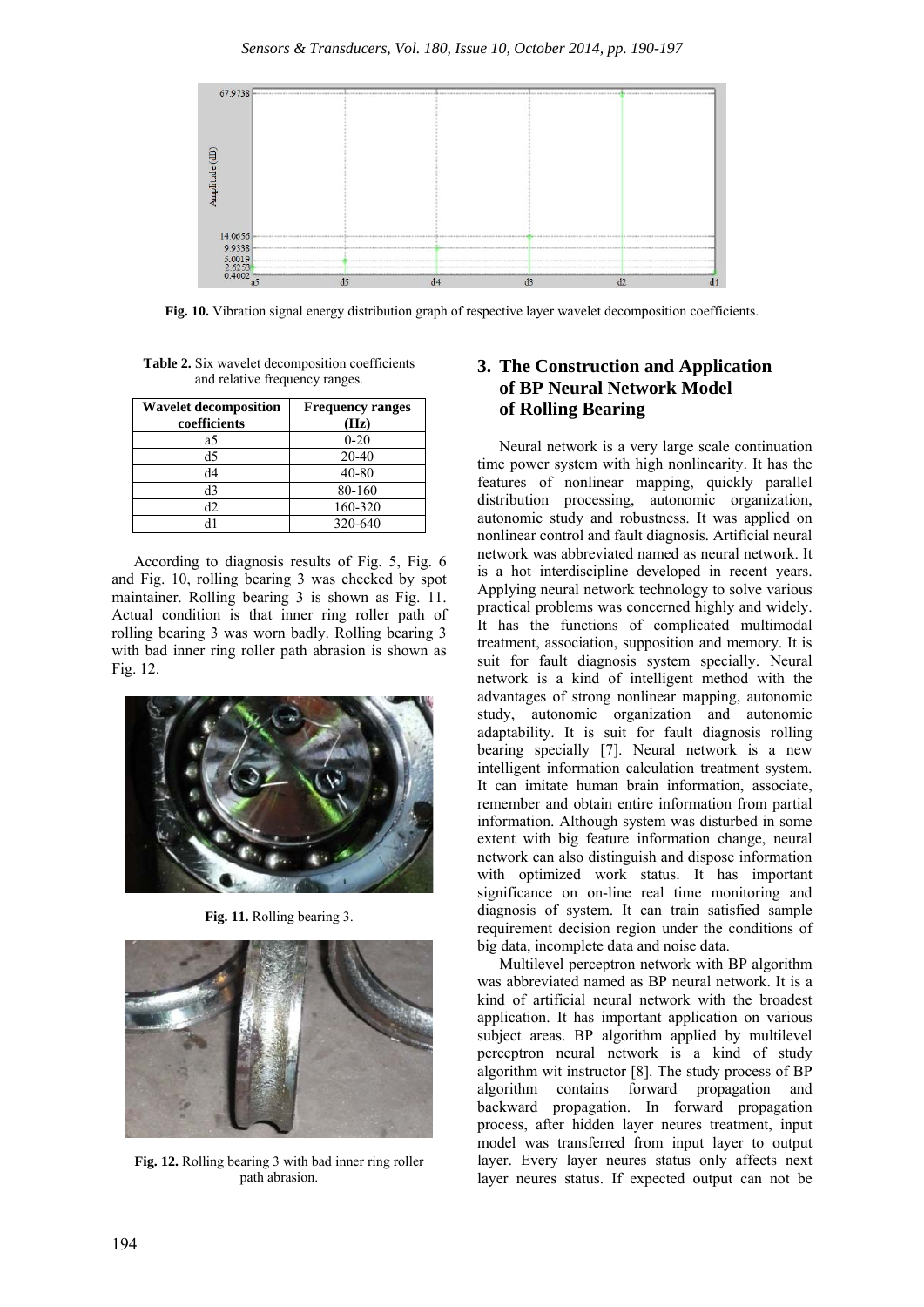obtained, propagation was transferred to backward propagation. Error signals were transferred from output layer to input layer simultaneously. Connection weight values and threshold values were adjusted during backward propagation. It can decrease system error continuously so as to satisfy precision requirement. This algorithm is to calculate error function minimal value. Weight values were changed along negative error function gradient direction and converged minimal point by repeatedly training multiple samples with fastest descent method.

#### **3.1. Structure Determination of BP Neural Network**

Three layer BP neural networks were adopted in this paper. M input points are  $x_1$ ,  $x_2$ , ...,  $x_M$ respectively. L input points are  $y_1$ ,  $y_2$ , ...,  $y_L$ respectively. Hidden network layer contains q units. BP neural network topology structure is shown as Fig. 13.

Fourier analysis, power spectrum analysis and wavelet transform can reflect signal frequency feature accurately. Incompact combination type was adopted in this paper to realize the combination of Fourier analysis, power spectrum analysis, wavelet transform and BP neural network. Fourier analysis, power spectrum analysis and wavelet transform were treated as proposed treatment means of BP neural network. Fourier analysis, power spectrum analysis and wavelet transform provide input feature vectors for BP neural network.

Every weight value change produced by cycle training was decided by study efficiency. Big study

efficiency can cause system instability. Small study efficiency can cause long training time and slow convergence. So, in general condition, small study efficiency was selected so as to ensure system stability. The study efficiency selections range is between 0.01 and 0.8. Several different study efficiencies were selected in advance in order to train in the network design process of this paper. Best study efficiency was selected by comparing the system errors from all training. Study efficiency selections and system errors are shown as Table 3.



**Fig. 13.** BP neural network topology structure.

Table 3 shows that system error is the smallest with relative study efficiency 0.01. So, study efficiency was selected as 0.01 in this paper. Sigmoid function with abbreviated name S type function was selected as transfer function in this paper according to BP neural network requirement and requisite output purpose. The initial weight value was intercalated within 0 and 1.

| <b>Serial</b><br>number | Input<br>layer<br>node<br>number | <b>Hidden</b><br>layer<br>node<br>number | Output<br>layer<br>node<br>number | <b>Study</b><br>efficiencies | <b>Study</b><br>step<br>length | <b>System</b><br>errors |
|-------------------------|----------------------------------|------------------------------------------|-----------------------------------|------------------------------|--------------------------------|-------------------------|
|                         |                                  |                                          | 4                                 | 0.01                         | 5000                           | $4.59\times10^{-6}$     |
| ↑                       | 4                                | 4                                        | 4                                 | 0.03                         | 5000                           | $4.45 \times 10^{-4}$   |
|                         | 4                                | 4                                        | 4                                 | 0.05                         | 5000                           | $4.28 \times 10^{-5}$   |
|                         |                                  |                                          | 4                                 | 0.07                         | 5000                           | $1.93\times10^{-4}$     |
|                         |                                  |                                          | 4                                 | 0.09                         | 5000                           | $2.18 \times 10^{-4}$   |
| 6                       |                                  |                                          |                                   | 0.1                          | 5000                           | $5.38 \times 10^{-4}$   |
|                         |                                  |                                          |                                   | 0.3                          | 5000                           | $1.95 \times 10^{-5}$   |
| 8                       |                                  |                                          | 4                                 | 0.5                          | 5000                           | $2.5 \times 10^{-4}$    |

**Table 3.** Study efficiency selections and system errors.

Relative process knowledge was saved in trained BP neural network. Study can be made in trained BP neural network from quantitative fault information direct. BP neural network can be trained by various object status information. Current tested information can be distinguished by trained BP neural network so as to ascertain fault.

Too many BP neural network input nodes can cause too large BP neural network structure. More noise information will be inputted unavoidably. Too less BP neural network input nodes can not ensure necessary network information quantity. So, the network input node selection is important task of BP neural network mode construction. In this paper, four kinds of rolling bearing fault models are inner ring roller path fault, rolling element fault, retainer fault and outer ring roller path fault separately. Relative ideal output vectors are  $Y_1$ ,  $Y_2$ ,  $Y_3$  and  $Y_4$ . They are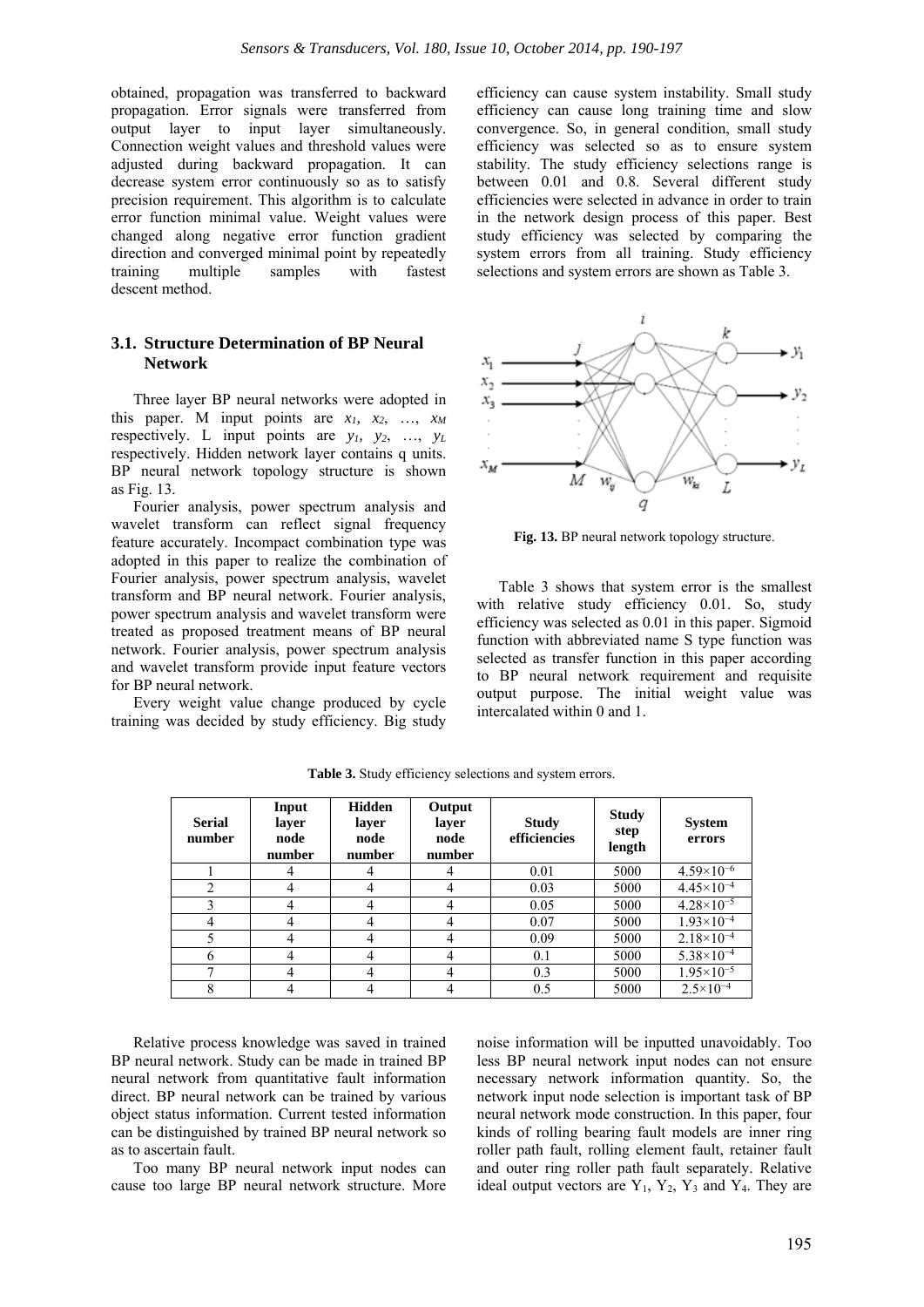treated as BP neural network model output vectors. Four kinds of rolling bearing fault models and relative ideal output vectors are shown as Table 4.

**Table 4.** Four kinds of rolling bearing fault models and relative ideal output vectors.

| Fault                        | <b>Ideal output</b> |  |
|------------------------------|---------------------|--|
| model                        | vector              |  |
| Inner ring roller path fault | $Y_1 = 0001$        |  |
| Rolling element fault        | $Y_2 = 00101$       |  |
| Retainer fault               | $Y_3 = 01001$       |  |
| Outer ring roller path fault | Y4≡10001            |  |

#### **3.2. Rolling Bearing Fault Diagnosis Based on BP Neural Network**

During finishing mill rolling bearing fault diagnosis process, the fault feature values extracted by frequency domain analysis and wavelet transform analysis were treated as input vectors of BP neural network that is training sample data in this paper. The input layer unit number of BP neural network adopted in this paper is 4. Four input vectors are corresponding with four units. They are inner ring roller path fault feature value  $X_1$ , rolling element fault feature value  $X_2$ , retainer fault feature value  $X_3$ and outer ring roller path fault feature value X4 separately. The output layer unit number of BP neural network adopted in this paper is 4. Four output vectors are corresponding with four units. They are inner ring roller path fault Y<sub>1</sub>, rolling element fault  $Y_2$ , retainer fault  $Y_3$  and outer ring roller path fault  $Y_4$ separately. The hidden layer unit number of BP neural network adopted in this paper is 4. Training sample data under four kinds of rolling bearing fault models are shown as Table 5.

Before BP neural network training, standardization treatments were made on original data. Treated data were applied as BP neural network input sample. System error was stipulated as 0.001. Study efficiency was stipulated as 0.01. Training number was stipulated as 5000.

Initial weight value and threshold value were produced by uniform distribution random algorithm program. The treatment can satisfy precision requirement. Trained BP neural network model was saved to diagnose finishing mill fault. Standardization treatments were made on training sample data of Table 5. Relative treated data are shown as Table 6.

After standardization treatments, relative training sample data were inputted into trained BP neural network model. The output vectors of training sample data after standardization treatments and ideal output vectors are shown as Table 7.

**Table 5.** Training sample data under four kinds of rolling bearing fault models.

| Fault                        | <b>Training sample</b> | <b>Training sample data</b> |                |         |         |
|------------------------------|------------------------|-----------------------------|----------------|---------|---------|
| model                        | serial number          | $\mathbf{X}_1$              | $\mathbf{X}_2$ | X3      | X4      |
| Inner ring roller path fault |                        | 5.2104                      | 7.0904         | 9.0185  | 98.2035 |
| Rolling element fault        |                        | 5.6845                      | 8.3625         | 15.8705 | 70.2541 |
| Retainer fault               |                        | 4.5681                      | 15.5002        | 8.9560  | 67.2540 |
| Outer ring roller path fault |                        | 12.7410                     | 8.0021         | 9.68452 | 69.3251 |

**Table 6.** Training sample data under four kinds of rolling bearing fault models after standardization treatments.

| Fault                        | <b>Training sample</b><br>serial number | Training sample data after<br>standardization treatments |                |        |        |
|------------------------------|-----------------------------------------|----------------------------------------------------------|----------------|--------|--------|
| model                        |                                         | Xı                                                       | $\mathbf{X}_2$ | X3     | X4     |
| Inner ring roller path fault |                                         | 0.0786                                                   | 0.1366         |        | .0000  |
| Rolling element fault        |                                         |                                                          | 0.1513         | 1.0000 | 0.1084 |
| Retainer fault               |                                         | 0.0090                                                   | 1.0000         |        | 0.1054 |
| Outer ring roller path fault |                                         | 1.0000                                                   | 0.0969         |        | 0.0669 |

**Table 7.** The output vectors of training sample data after standardization treatments and ideal output vectors.

| <b>Training sample</b><br>serial number | <b>Training sample</b><br>output vectors  | <b>Ideal output vectors</b> |
|-----------------------------------------|-------------------------------------------|-----------------------------|
|                                         | $Y_1 = -0.0001 0.0000 0.0005 0.9993$      | $Y_1 = 00011$               |
|                                         | $Y_2$ = [0.0003 - 0.0000 1.0003 0.0046]   | $Y_2 = 00101$               |
|                                         | $Y_3 = 0.0003$ 1.0000 0.0000 0.0037       | $Y_3 = 0100$                |
|                                         | $Y_4 = 1.0000 - 0.0000 - 0.0004 - 0.0001$ | $Y_4 = 10001$               |

Frequency domain analysis and wavelet analysis were made on practical test vibration signals of finishing mill rolling bearing under rolling element fault. Relative fault feature values were extracted and

inputted into BP neural network model. Relative output result is  $[0.0051 0.1980 1.0024 0.0089]$ . It is very close to relative training sample output vector that is [0.0003 -0.0000 1.0003 0.0046]. It shows that